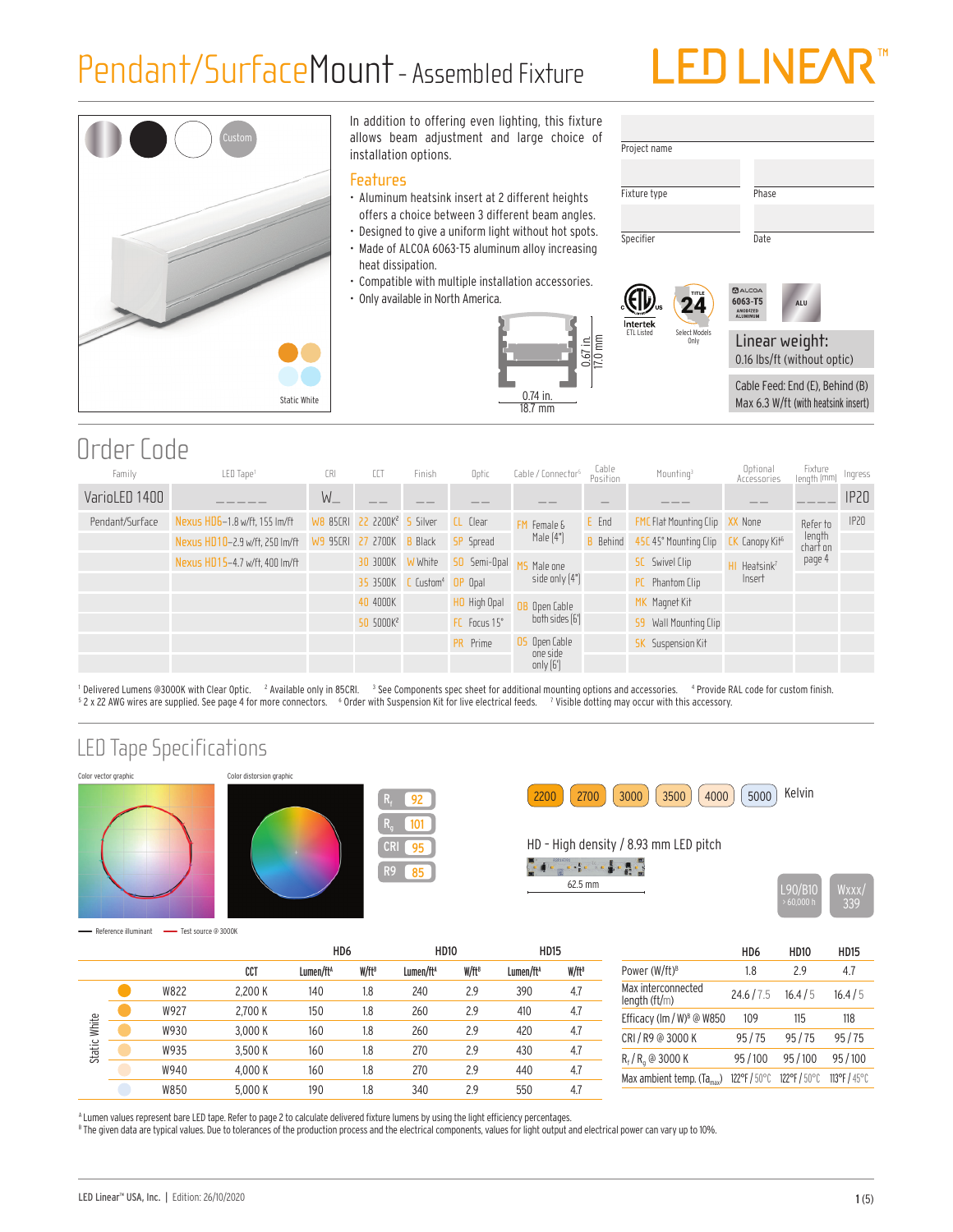## Pendant/SurfaceMount- Assembled Fixture

# LED LIVEAR<sup>®</sup>

## Technical Details



#### Mounting Dimensions [mm] in



#### 85% light transmittance



Minimal visible dotting CCT decrease 130 K

This light opal lens reduce lare and softens light cut-o<br>thile mointeining the bigh while maintaining the night<br>output levels and greatly diffusing the LED diode image This light opal lens reduces glare and softens light cut-off while maintaining the high on the surface.

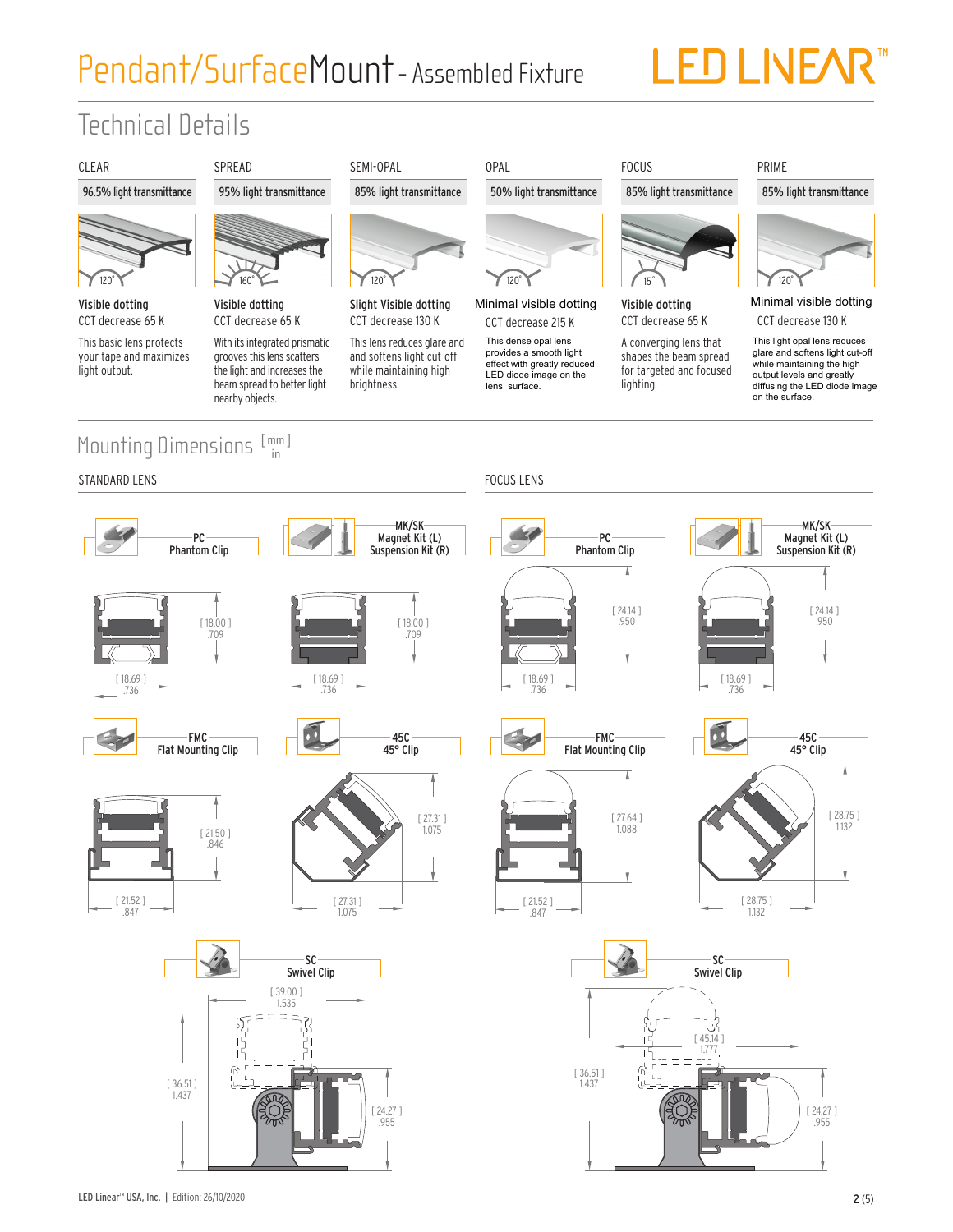## Pendant/SurfaceMount- Assembled Fixture



### Heatsink insert positions

Distance between LED light source and optic  $\frac{\lceil \mathsf{mm} \rceil}{\mathsf{in}}$ in



Using this accessory may lead to visible dotting.

### STANDARD LENS

FOCUS LENS

HIGH LENS

1. No heatsink







#### STANDARD LENS

2. Heatsink in the lower slot - visible dotting may occur

FOCUS LENS

FOCUS LENS





### STANDARD LENS

3. Heatsink in the upper slot - visible dotting will occur





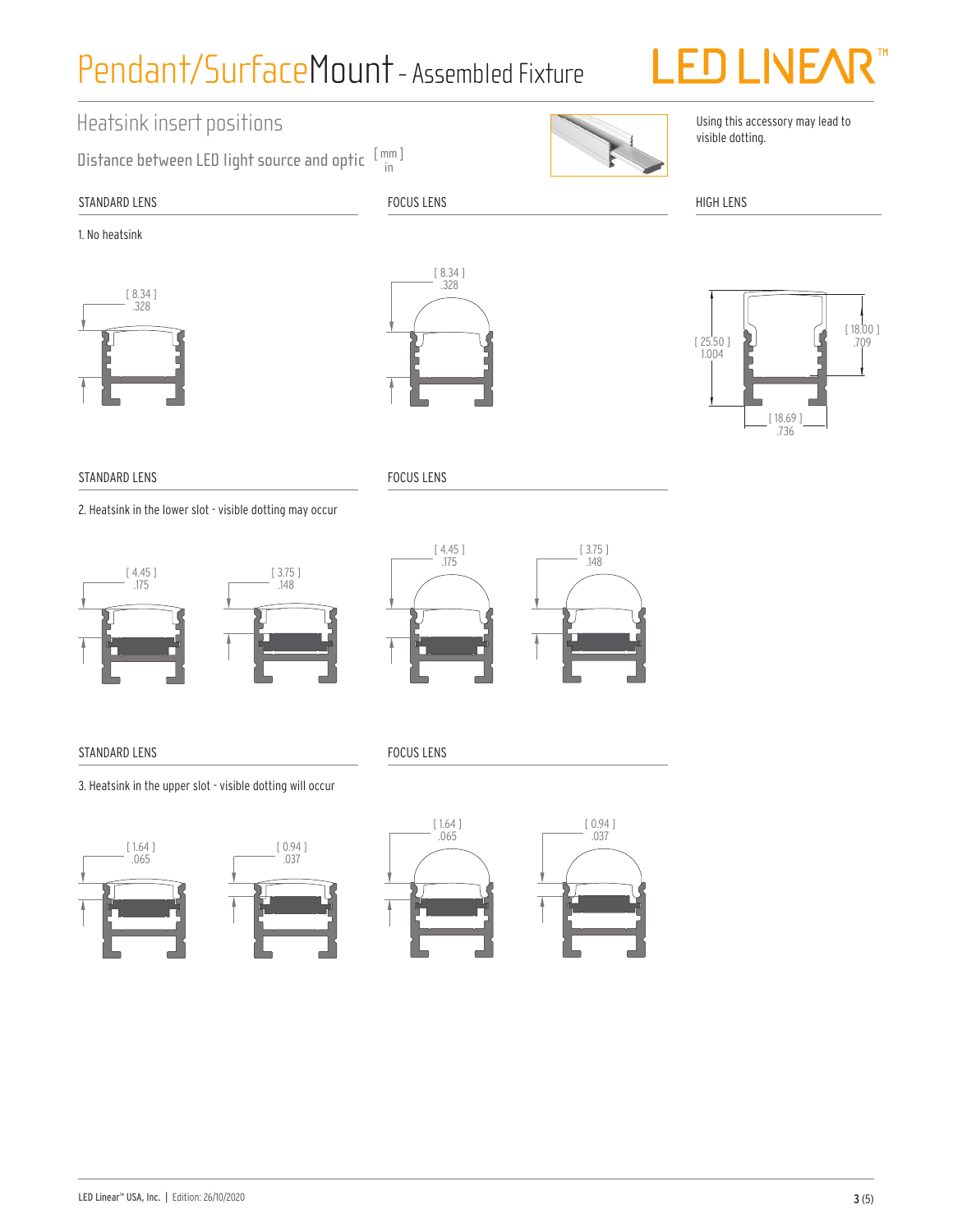## Pendant/SurfaceMount - Assembled Fixture



### LENGTH CHART

|        | Fixture length |               | $-HD6-$<br>1.8 Watts/Ft |               | $-HD10 \cdot$<br>2.9 Watts/Ft | $-HD15-$<br>4.7 Watts/Ft |                       |  |
|--------|----------------|---------------|-------------------------|---------------|-------------------------------|--------------------------|-----------------------|--|
| inches | mm             | Watts/fixture | Lumens/fixture @3000K   | Watts/fixture | Lumens/fixture @3000K         | Watts/fixture            | Lumens/fixture @3000K |  |
| 3.2    | 83             | 0.5           | 42                      | 0.8           | 68                            | 1.2                      | 108                   |  |
| 5.7    | 145            | 0.9           | 74                      | 1.4           | 119                           | 2.2                      | 190                   |  |
| 8.2    | 208            | $1.2\,$       | 105                     | 2.0           | 170                           | 3.1                      | 272                   |  |
| 10.6   | 270            | 1.6           | 137                     | 2.7           | 221                           | 4.1                      | 354                   |  |
| 13.1   | 333            | $2.0\,$       | 169                     | 3.3           | 273                           | $5.0\,$                  | 436                   |  |
| 15.6   | 395            | 2.3           | 201                     | 3.9           | 324                           | 6.0                      | 518                   |  |
| 18.0   | 458            | 2.7           | 233                     | 4.5           | 375                           | 6.9                      | 600                   |  |
| 20.5   | 520            | 3.1           | 264                     | 5.1           | 426                           | 7.8                      | 682                   |  |
| 22.9   | 583            | 3.4           | 296                     | 5.7           | 478                           | 8.8                      | 764                   |  |
| 25.4   | 645            | 3.8           | 328                     | 6.3           | 529                           | 9.7                      | 846                   |  |
| 27.9   | 708            | 4.2           | 360                     | 7.0           | 580                           | 10.7                     | 928                   |  |
| 30.3   | 770            | 4.5           | 391                     | 7.6           | 631                           | 11.6                     | 1010                  |  |
| 32.8   | 833            | 4.9           | 423                     | 8.2           | 683                           | 12.6                     | 1092                  |  |
| 35.2   | 895            | 5.3           | 455                     | 8.8           | 734                           | 13.5                     | 1174                  |  |
| 37.7   | 958            | 5.7           | 487                     | 9.4           | 785                           | 14.4                     | 1256                  |  |
| 40.2   | 1020           | $6.0\,$       | 519                     | 10.0          | 836                           | 15.4                     | 1338                  |  |
| 42.6   | 1083           | 6.4           | 550                     | 10.7          | 888                           | 16.3                     | 1420                  |  |
| 45.1   | 1145           | 6.8           | 582                     | 11.3          | 939                           | 17.3                     | 1502                  |  |
| 47.5   | 1208           | 7.1           | 614                     | 11.9          | 990                           | 18.2                     | 1584                  |  |
| 50.0   | 1270           | 7.5           | 646                     | 12.5          | 1041                          | 19.2                     | 1666                  |  |
| 52.5   | 1333           | 7.9           | 677                     | 13.1          | 1093                          | 20.1                     | 1748                  |  |
| 54.9   | 1395           | 8.2           | 709                     | 13.7          | 1144                          | 21.0                     | 1830                  |  |
| 57.4   | 1458           | 8.6           | 741                     | 14.3          | 1195                          | 22.0                     | 1912                  |  |
| 59.8   | 1520           | 9.0           | 773                     | 15.0          | 1246                          | 22.9                     | 1994                  |  |
| 62.3   | 1583           | 9.3           | 805                     | 15.6          | 1298                          | 23.9                     | 2076                  |  |
| 64.8   | 1645           | 9.7           | 836                     | 16.2          | 1349                          | 24.8                     | 2158                  |  |
| 67.2   | 1708           | 10.1          | 868                     | 16.8          | 1400                          | 25.8                     | 2240                  |  |
| 69.7   | 1770           | 10.5          | 900                     | 17.4          | 1451                          | 26.7                     | 2322                  |  |
| 72.1   | 1833           | 10.8          | 932                     | 18.0          | 1503                          | 27.6                     | 2404                  |  |
| 74.6   | 1895           | 11.2          | 963                     | 18.6          | 1554                          | 28.6                     | 2486                  |  |
| 77.1   | 1958           | 11.6          | 995                     | 19.3          | 1605                          | 29.5                     | 2568                  |  |
|        |                |               |                         |               |                               |                          |                       |  |

### **Connectors**

|        | Item                                    | <b>Description</b>                                                                                                                                                                                          | Model                        | <b>Dimensions</b>                        | Order Code           |
|--------|-----------------------------------------|-------------------------------------------------------------------------------------------------------------------------------------------------------------------------------------------------------------|------------------------------|------------------------------------------|----------------------|
|        | for Static White                        | Use to connect the driver to the beginning of the LED<br>Mini Female Connector IP20 tape run or to the next LED tape section. Female mini<br>connector on one side and open end cable on the<br>other side. | Static White                 | 2 x 22 Awg, 6.5 ft                       | 15000147             |
| $\sim$ | Mini Extension IP20<br>for Static White | Use to extend the distance between connection<br>points. Female mini connector on one side and<br>male mini connector on the other side.                                                                    | Static White<br>Static White | 2 x 22 Awg, 3.2 ft<br>2 x 22 Awg, 6.5 ft | 15000148<br>15000149 |